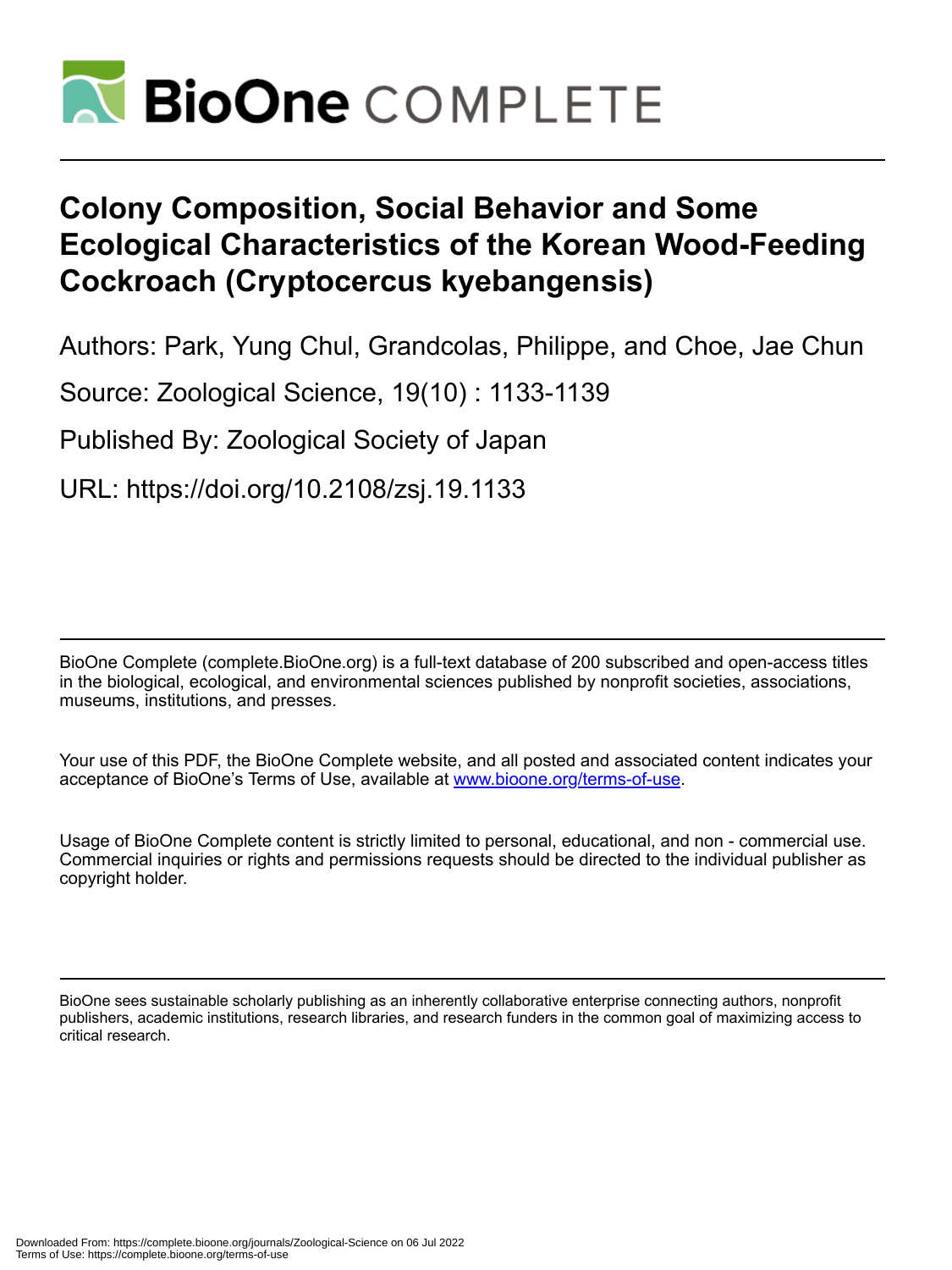# **Colony Composition, Social Behavior and Some Ecological Characteristics of the Korean Wood-Feeding Cockroach (***Cryptocercus kyebangensis***)**

Yung Chul Park<sup>1\*</sup>, Philippe Grandcolas<sup>2</sup> and Jae Chun Choe<sup>1</sup>

1 *School of Biological Sciences, Seoul National University, Kwanak-gu Shilim-dong San 56-1, Seoul 151-742, South Korea* 2 *ESA 8043 CNRS, Laboratoire d'Entomologie, Muséum national d'Histoire naturelle, 45, rue Buffon, 75005 Paris, France*

**ABSTRACT**—Korean populations of the genus *Cryptocercus* occur in forested mountains throughout South Korea. They live in monogamous associations in which parents care for their young in complex woody galleries. Single paired adults (23.2%) and one or both parents with their offspring (28.1%) were found most frequently in the field. Among single-parent families adult females (6.7%) were observed more frequently than adult males (1.4%). In families with single or both parents, the mean brood size was 21.6±9.4. Oothecae were observed from mid-June to the late July. Oothecae were found in the galleries of only paired adults and never found in families with nymphs. The mean number of eggs per female was 73.7±29.8. Most of neonates grew to the third or fourth instar prior to the winter. During the winter, *C. kyebangensis* in the field remained almost frozen in their galleries, but ones kept in the laboratory continued to grow during winter. Some characteristics of proctodeal feeding behavior are also described based on laboratory observations. We propose that the cold temperate climate, especially of the winter season, is one of the most important causes for the evolution of unusual life history of *Cryptocercus* including delayed development of nymphs.

**Key words:** *Cryptocercus*, proctodeal feeding, life history, *C. kyebangensis*, prolonged development

# **INTRODUCTION**

Subsocial behavior, or specialized parent-offspring interactions that terminates before offspring mature, has been well documented in some cockroaches belonging to the genus *Cryptocercus* and to the family Blaberidae (Cleveland *et al*., 1934; Seelinger and Seelinger, 1983; Nalepa, 1984; O'Neill *et al*., 1987; Matsumoto, 1988, 1992; Park and Choe, 2002a). The woodroaches of the genus *Cryptocercus* occur in temperate regions and live as families in complex galleries in rotten logs in temperate forests (Cleveland *et al*., 1934; Seelinger and Seelinger, 1983; Nalepa, 1984; Park, 2002; Park and Choe, 2002a, b, c). Especially the xylophagy shown by *Cryptocercus* is not common in cockroaches and has been considered as a trait associated to delayed nymphal development and the evolution of parental care in *Cryptocercus* (Nalepa, 1984, 1988; reviewed by Nalepa, 1994).

\* Corresponding author: Tel: +82-2-880-8157; FAX: +82-2-882-7195. E-mail: parkyungchul@hotmail.com

There are currently nine *Cryptocercus* species recog nized in the world. Five of them occur in the Nearctic region (Cleveland *et al*., 1934; Bey-Bienko, 1950; Nalepa *et al.,* 1997; Burnside *et al.,* 1999). The other species occur in the Palearctic region. Some Asian populations including *C. primarius* were found in Sichuan Province and Yunnan Province, West China (Bey-Bienko, 1950; Grandcolas, 2000; Nalepa *et al*., 2001b). The other *Cryptocercus* populations known as *C. relictus* were found in Northeast Asia (Bey-Bienko, 1950; Asahina, 1991). Recently Grandcolas *et al*. (2001) described another Asian species, *C. kyebangensis* from Mt. Gyebang in the northeastern region of South Korea.

Although woodroaches of *Cryptocercus* occur widely in forests of Asia, most studies on *Cryptocercus* social behavior have focused until now on North American species, especially *C. punctulatus* (Cleveland *et al*., 1934; Ritter, 1964; Seelinger and Seelinger, 1983; Nalapa, 1984, 1988, 1990). From the viewpoint of *Cryptocercus* social evolution, little is known from Asian populations of the genus. We conducted an extensive survey of *Cryptocercus* in South Korea since 1997. In the present study, we describe some ecolog-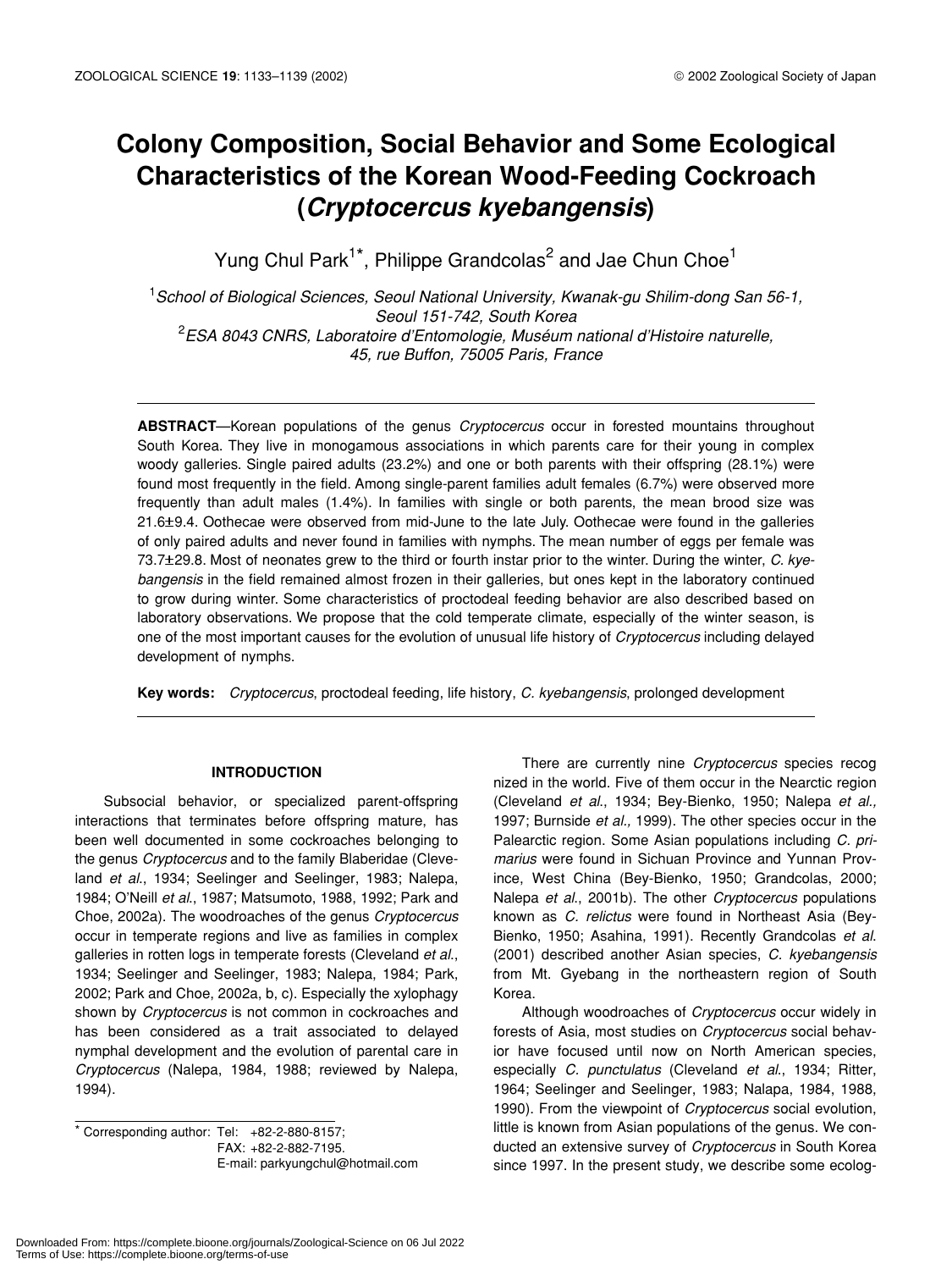ical characteristics including habitat conditions of the Korean *Cryptocercus*. We also report on colony composition, characteristics of life history and social behavior of Korean woodroach, *C. kyebangensis,* recently described by Grandcolas *et al.* (2001). The objective of the present study is to provide information on social life of East Asian *Cryptocercus* via Korean *Cryptocercus*.

# **MATERIALS AND METHODS**

#### **Collection**

We conducted an extensive survey of *Cryptocercus* in Korea, during the periods of 1997–2001. Korean populations of the genus *Cryptocercus* occurred in most of the forested regions from the North (Mt. Seorak) to the South (Mt. Jiri) of South Korea. Korean *Cryptocercus* were found in mountainous regions including both small fragments with vegetation in poor state of preservation (Mt. Cheongok, Mt.Yumyeong, and Mt. Songni) and large and quite undisturbed reserves (Mt. Seorak, Mt. Gyebang, and Mt. Jiri). For the present study, *C. kyebangensis* was collected from Mt. Gyebang, Gangwon Province, in 1997–2001. For laboratory observations, *Cryptocercus* was also collected from Mt. Yongmun, Gyeonggi Province, in mid-September 2000. All the connecting chambers in a gallery system were opened with a hammer and wood chisel. All woodroaches which were found in the connecting chambers were considered to be a family unit. Age stages were assigned to the field-caught woodroaches of *C. kyebangensis*, based on head width and body color (slightly modified from Nalepa, 1984).

#### **Effects of winter on nymphal growth**

The overwintering age stages of *C. kyebangensis* were investigated using colonies collected prior to the winter of 1997. To investigate the effects of winter climate on the development of young nymphs, five families of young nymphs were collected in November, 1998. Head width and body weight were measured within two days since the collection, and then each family was placed into a plastic box  $(25\times17\times13$  cm) which had minute air holes on the floor and sides, and was filled with pieces of rotten wood. Three families were returned to their collection sites and the others were kept in laboratory conditions (25±2°C) during the winter season. All boxes were examined in March of the following year. Habitat conditions of *C. kyebangensis* were investigated during 22–25 February, 1999.

#### **Social behavior**

Two families which included young nymphs were used for behavioral observations. Each family was introduced into an observation chamber, a round plastic case. The artificial chambers were 15 cm in diameter and 1.5 cm deep and transparent. Each chamber was provided with rotten wood materials smashed by a mixer. Chambers were kept in D:L=12h:12h at 25±2°C. The woodroaches were allowed to accustom themselves to the plastic chambers for one week before observation.

## **RESULTS**

# **Habitat**

Korean *Cryptocercus* occurred in mountains ranging from 720 m (Mt. Juwang) to 1915 m (Mt. Jiri) in elevation. Most of them were observed on the ridge or near the top of the mountains. The mountains in which Korean *Cryptocercus* were found harbor deciduous forests with patchily distributed coniferous trees. *Cryptocercus kyebangensis* used for the present study were collected from nearby cultivated land (around 800 m in elevation) and valleys to the top of Mt. Gyebang (1577 m). *Cryptocercus kyebangensis* occurred in the galleries of rotting tree trunks. The size of these trunks ranged from 5 cm to about 120 cm in diameter, but individuals of *C. kyebangensis* were found most often in dead trunks of 36.5 cm (±16; *n*=31) in mean diameter. The gallery structure comprised irregular chambers and tunnels. Generally the chambers were about 0.8 cm (±0.3, *n*=20) in depth and less than 7 cm (±0.2, *n*=15) in diameter, and connected with tunnels. Paired adults without nymphs usually inhabited in relatively simple galleries, whereas families with nymphs constructed fairly complicated galleries, including small galleries (<about 1 cm in diameter) probably built by nymphs. The galleries were often located right beneath the hard bark of rotting logs.

# **Reproduction**

Oothecae were found at various dates ranging from mid-June to late July. Oothecae were only found in the galleries of paired adults and never found in families with nymphs (*n*=46 families). Oothecae were embedded in the grooves of rotting logs with the finely-chewed woody material and packed to about two thirds of their height, with the keel upside. The mean number of oothecae per female was 2.5 ( $\pm$ 0.9; range, 1–5;  $n=15$ ), the mean number of eggs per ootheca was 29.1 (±3.9; range, 18–36; *n*=38), and the mean number of eggs per female was calculated to 73.7 (±29.8; range, 25–133; *n*=15). The oothecae kept in the laboratory hatched between mid-July to late July of 1997 and 1998, respectively. The proportion of neonates hatched per ootheca was 79.1% (±14.6; *n*=15).

# **Effect of winter on nymphal growth**

During the winter months, the trunks were laid under the snow cover (mean deep 43±13 cm, *n*=7). Members of the families were found deeper in the galleries and their



**Fig. 1.** Frequency distribution of head capsule widths of the fieldcaught *Cryptocercus kyebangensis* (*n*=466).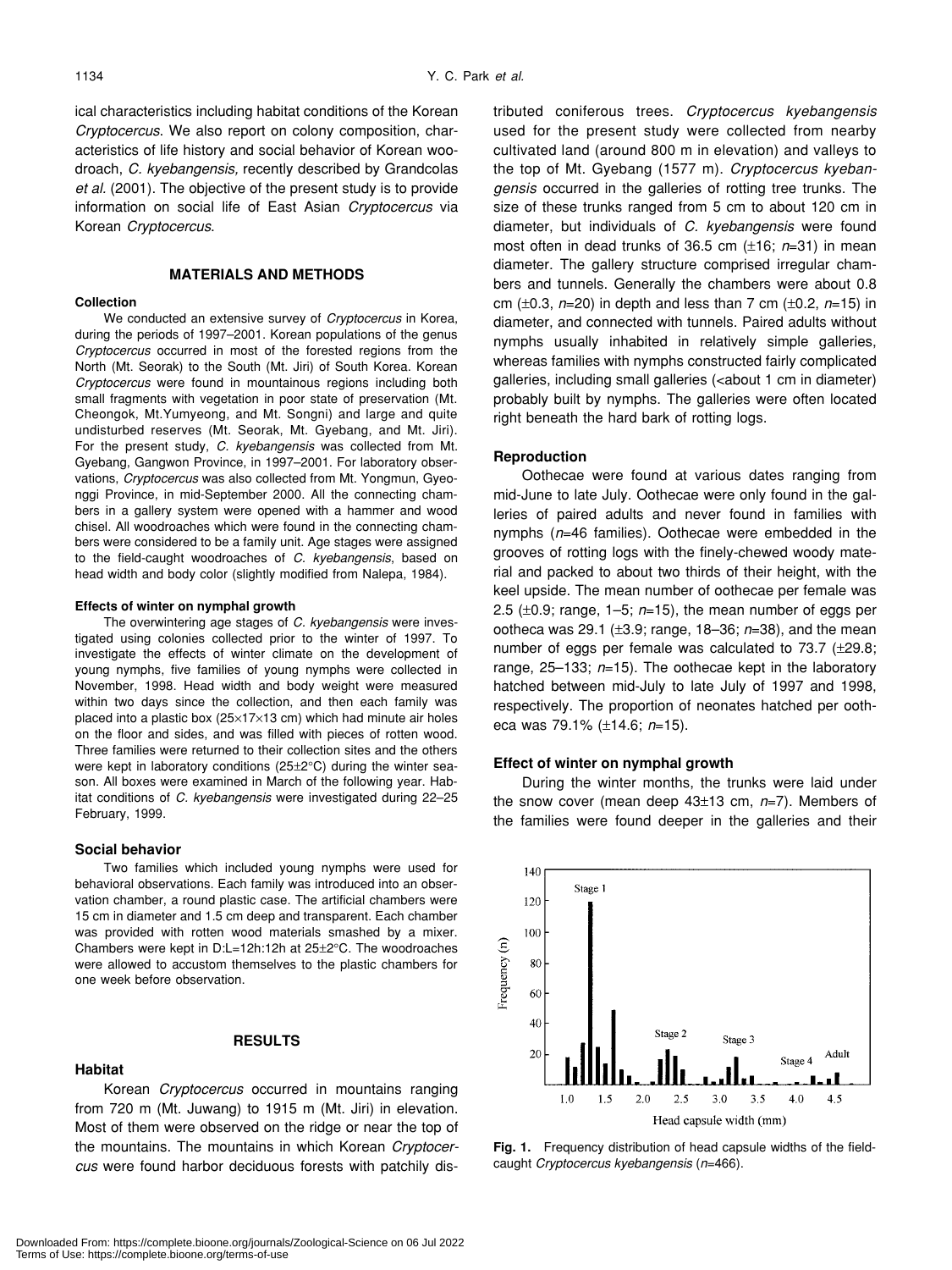abdomens were flat. When woodroaches of *C. kyebangensis* were exposed out of their gallery, they crawled very slowly or rarely moved. A total of five age stages occurred in *C. kyebangensis* which were collected prior to winter (Fig. 1). The*y* were classified as follows; *stage 1*: whitish to ivory in color, with a head capsule ≤1.8 mm, *stage 2*: ivory to gold, between 1.8 and 2.7 mm, *stage 3*: gold to reddishbrown, between 2.7 and 3.5 mm, and *stage 4*: darker reddish-brown, between 3.5 and 4.2 mm. Adults were nearly black, approximately 25 mm in length with a mean head capsule width of 4.45 mm (±0.16, *n*=30). Although age stages were not always clearly defined, especially in the older nymphs, female adults had lateral emarginations in the





caudal margin of the 7th sternum. Thus, they could be distinguished easily from nymphs of the last instar.

In young nymphs of *C. kyebangensis* kept in the field, the size of head width did not change during the winter months. Rather, a decrease in body weight occurred (Fig. 2A, B). Nymphs kept in the laboratory condition, however, continued to grow throughout the season (Fig. 2A, B). Nymphal molts were often observed in ones kept in the laboratory in winter.

#### **Colony composition**

Families of *C. kyebangensis* lived in monogamous associations in which parents care for their young. The colony composition of *C. kyebangensis* which were collected in the field was summarized in Table 1. In colonies where adults were present (*n*=21), the mean number of male nymphs was 9.1 (±4.89) and that of female nymphs was 9.6 (±4.96). Brood sex ratio was not significantly biased (Chi-Square test;  $\chi^2$ =0.027, P> 0.05). Paired adults without offspring (23.2%) and one or both parents with their offspring (28.1%) were found most frequently in the field. In the case of families with single parents, the presence of female adults within families (6.7%) was noted more frequently than that

**Table 1.** Colony composition of the field-caught *C. kyebangensis* in South Korea

| Colony composition        | Sample size | $\%$  |  |
|---------------------------|-------------|-------|--|
| Adult pair (<br>or        | 135         | 23.24 |  |
| Adult<br>alone            | 80          | 13.77 |  |
| Adult<br>alone            | 100         | 17.21 |  |
| Adult pair with nymphs    | 116         | 19.97 |  |
| Adult<br>with nymphs      | 39          | 6.71  |  |
| Adult<br>with nymphs      | 8           | 1.38  |  |
| Last instar pair (<br>and | 20          | 3.44  |  |
| Last instar alone (<br>or | 43          | 7.40  |  |
| Group of nymphs           | 40          | 6.88  |  |
| Total                     | 581         | 100   |  |

**Table 2.** Brood size of *C. kyebangensis* families in South Korea

|                      | Sample size | Mean no.<br>of nymphos | Standard<br>deviaion | Range    |
|----------------------|-------------|------------------------|----------------------|----------|
| A. Mean brood size   | 163         | 21.6                   | 9.4                  | $4 - 48$ |
| B. By age of nymphs  |             |                        |                      |          |
| Stage 1              | 66          | $26.0^{+}$             | 9.8                  | $7 - 48$ |
| Stage 2              | 91          | $19.2^{t}$             | 7.7                  | $7 - 40$ |
| Stage 3              | 6           | $9.7^{\ddagger}$       | 5.9                  | $4 - 20$ |
| C. By adult presence |             |                        |                      |          |
| Male and female      | 116         | $22.2*$                | 9.6                  | $7 - 48$ |
| Female               | 39          | $20.5*$                | 8.8                  | $4 - 39$ |
| Male                 | 8           | $18.5*$                | 10.1                 | $4 - 35$ |

Different symbols in each group indicate differences in mean.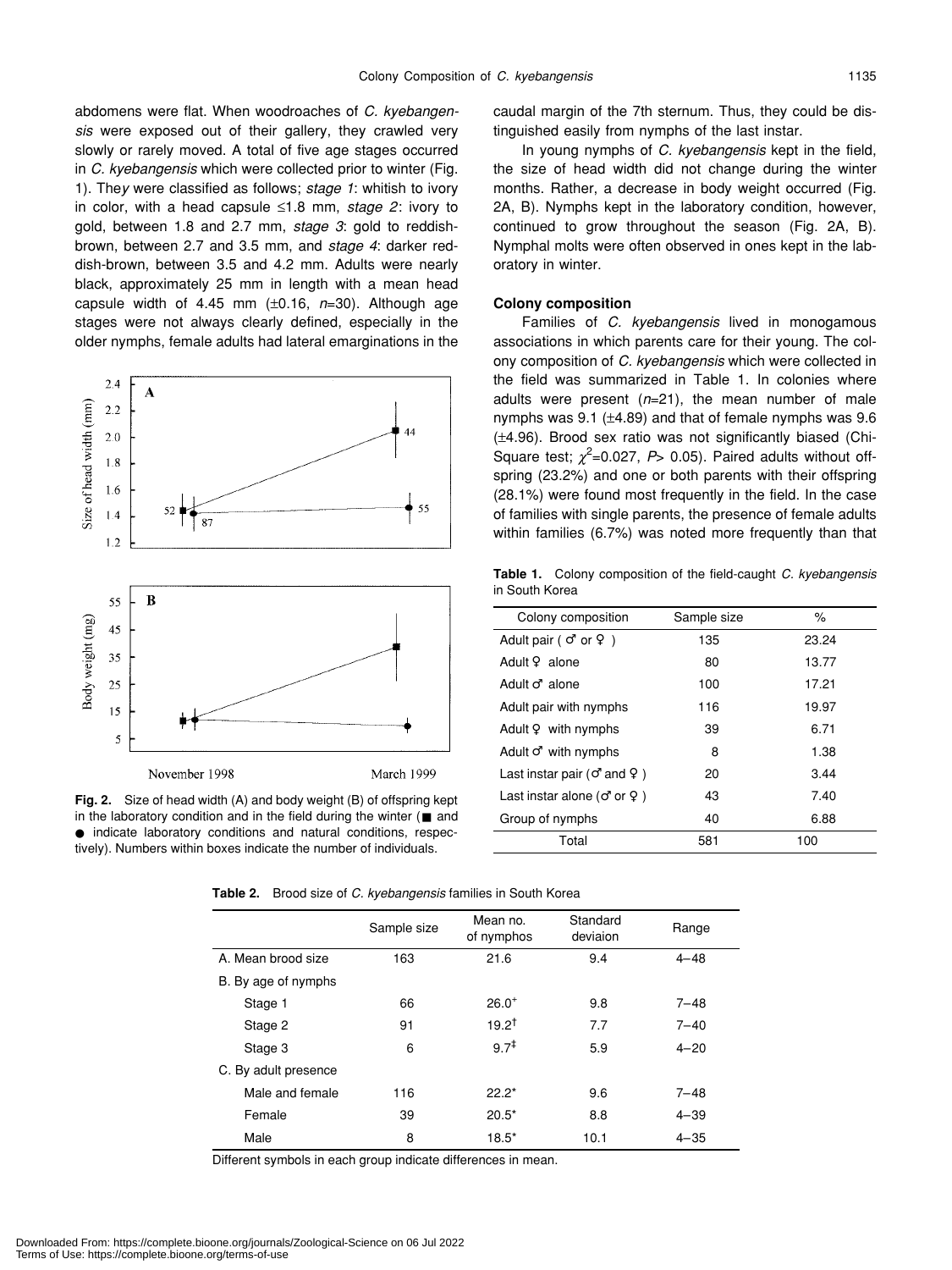### of males (1.4%).

In families with single or both parents, the mean brood size was 21.6 (±9.4; *n*=163 families) (Table 2A). Mean brood size varied significantly depending on age stages (Table 2B). Families with nymphs of *stage 2* had significantly smaller broods than those with nymphs of *stage 1* (Mann-Whitney *U*-test; *U*=1763.5, *P*<0.0001). The brood size was also significantly different between families with nymphs of *stage 2* and *stage 3* (Mann-Whitney *U*-test; *U*=76.5, *P*<0.05). The brood size of families with both adults was not significantly different from that of families with single adults (Kruskal-Wallis test;  $\chi^2$ =1.51, *df*=2, P>0.05) (Table 2C).

According to nymphal stages, parental presence in families was investigated. In 68 families with young nymphs (*Stage 1*), 66 families had one or both of parents and 70.6% of them had both parents. In 20 families with old nymphs (*Stage 3*), adults were present in only 6 families.

# **Social behavior**

Nymphs of *C. kyebangensis* collected for laboratory

observations belonged to the first stage. They showed a series of typical proctodeal feeding behavior. Nymphs often fed on woody materials around the mouth of feeding adults. Nymphs also spent their time for group feeding, and grooming various body parts of one or both adults, especially around anus, spiracles, neck membrane, and coxal segments. Nymphs sometimes showed great interest in one of the adults, more often the female. Most nymphs began following around the adult and assembled around the abdominal tip or under the abdomen of the adult (Fig. 3A). Most nymphs (about 20 individuals) attended in sitting side by side in semicircular pattern with their heads directed toward the adult abdomen with antennae vibrating actively (Fig. 3B). This type of behavior occurred 6.5 times (±2.3, *n*=10) a day and usually lasted for 43min (±14; *n*=18) at once. Among the anal feeding patterns observed (*n*=35), 64% were terminated at the semicircular feeding stage. The termination of the feeding session occurred by the adult walking off from nymphs. In the rest, however, some peculiar behavioral patterns were observed following the semicircular stage. Nymphs stopped feeding in semicircular fashion in



**Fig. 3.** Behavioral patterns of nymphs during proctodeal feeding. Nymphs which assembled around under abdomen of one of their parents, with antennae vibrated actively (A). Semicircular position (B). Clumping behavior (C).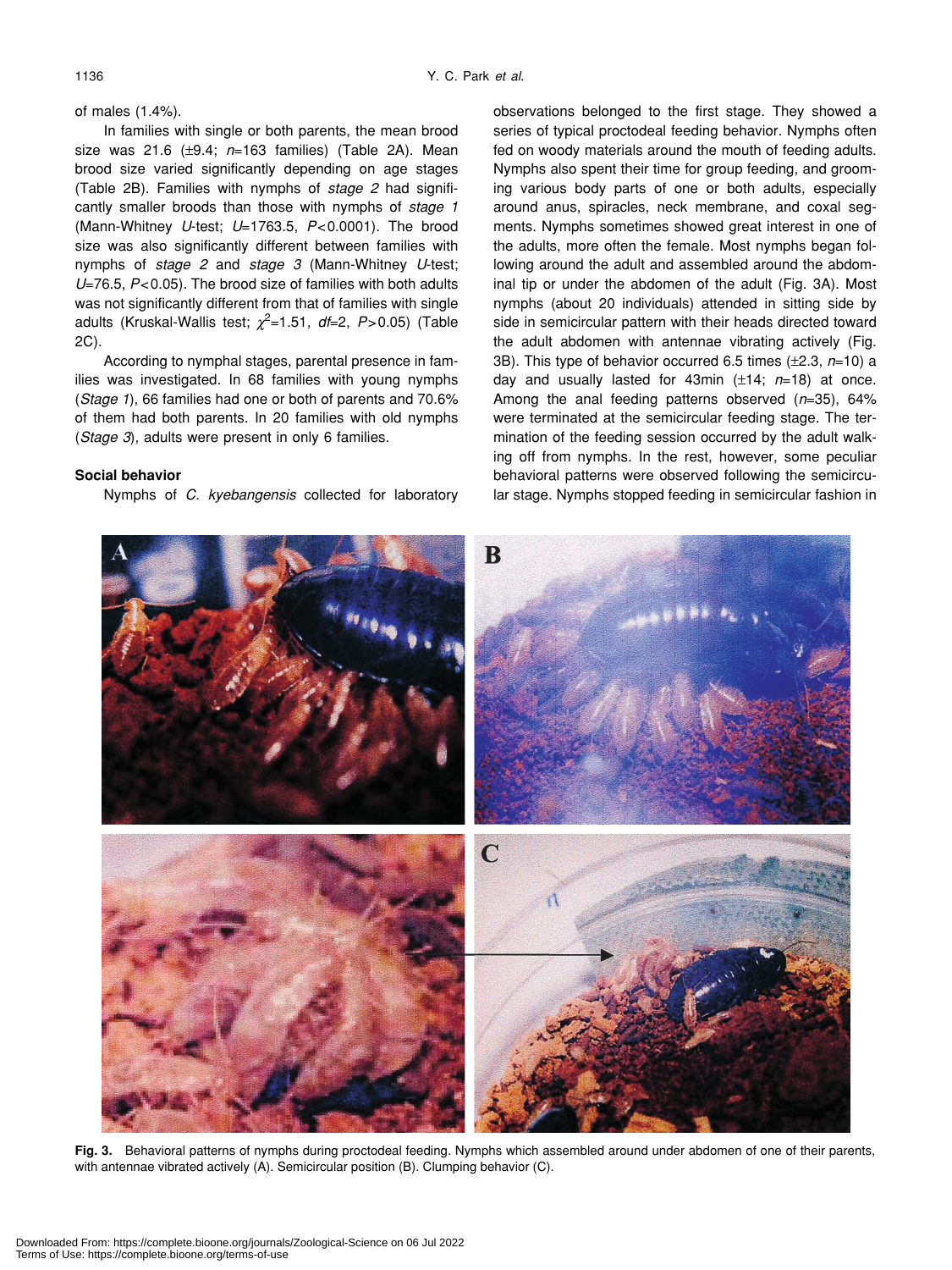35 min (±16, *n*=23) and clumped around themselves at the anal tip of the adult with their heads facing the inside of the clump (Fig. 3C). Most nymphs joined to form the clump. The adult turned around to face the nymphs shortly after they formed the clump-and then walked away from it. A few nymphs failed to join in clumping continued to follow the adult.

## **DISCUSSION**

Asian *Cryptocercus* have been found primarily at high elevations, over 1000–4,270 m until now (Bey-Bienko, 1950; Asahina, 1991; Grandcolas, 2000; Nalepa *et al*., 2001b). Korean *Cryptocercus* were distributed at much lower elevations than those known to date in Asia. These differences in the distribution of *Cryptocercus* populations with respect to elevation could be interpreted in terms not only of historical paleogeographical constraints (Grandcolas, 1999; Nalepa and Bandi, 1999) but also of the present regional climate and latitude, northern populations being present at lower altitudes.

The present results showed that the life history of *C. kyebangensis* is similar to that of North American *C. punctulatus*. *Cryptocercus kyebangensis* was also monogamous and lived in families. Oothecae of *C. kyebangensis* were observed in galleries of only paired adults without their young and never occurred in galleries of families with nymphs. It suggests that *C. kyebangensis* females have only a single reproduction in her lifetime as do females of *C. punctulatus* (Seelinger and Seelinger, 1983; Nalepa, 1984). Gallery structures were more complex in families with older nymphs. Tunneling by older nymphs with stronger mandibles appeared to lead to a rapid expansion of the gallery system. Rapid tunneling by older nymphs could be important to *Cryptocercus* dispersal. The proctodeal feeding behavior displayed in *C. kyebangensis* is also similar to that of *C. punctulatus* (Seelinger and Seelinger, 1983; Nalepa, 1984). However, a new pattern of feeding behavior, the clumped feeding behavior, was observed in *C. kyebangensis* during proctodeal feeding. Until now, it was unknown in the well-studied North American species, *C. punctulatus*. Since neonates of *Cryptocercus,* xylophagous cockroaches, hatch without gut fauna needed to digest woody diets (Cleveland *et al*., 1934; Nalepa, 1990; Park, unpublished data), they have to obtain gut fauna via proctodeal trophallaxis provided by their adults (Cleveland *et al*., 1934, Seelinger and Seelinger, 1983; Nalepa, 1984). According to Nalepa (1984, 1988, 1994) and Nalepa and Bell (1997), *Cryptocercus* nymphs need essential nutrients required for early development as well as gut fauna via proctodeal trophallaxis from their adults (refer to Park and Choe, 2002a). In addition, flagellates provided by adults may be digested in gut system and assimilated as food for their young (reviewed by Nalepa *et al*., 2001a). Park and Choe (2002a) recently reported that *Cryptocercus* growth was more facilitated in young nymphs with parents than those without parents. Although droplets of gut content were not directly observed, the clumping behavior suggests that gut fluids are transferred by excreting droplets and they play a role in transfer of essential nutrients as well as gut fauna from parents to their young.

Woodroaches of *C. kyebangensis* stopped growing in winter, generally from the end of November. At this moment, five age stages were present in the colonies of *C. kyebangensis*. *Stage 1* nymphs hatched in the previous summer of the collection (refer to Park and Choe, 2002a), *Stage 2* nymphs were probably born in the second summer prior to the collection, and those in *stage 3* and *4* were probably about in the third and fourth year after their birth, respectively (also see Nalepa, 1984). Thus, *C. kyebangensis* appeared to reach adulthood in the summer of the fifth year (approximately 4-year long) after their birth. In North American species, the time required to reach adulthood was 4–5 years in *C. punctulatus* and 5–7 years in *C. clevelandi* (Nalepa *et al*., 1997). In *Cryptocercus* spp*.*, the delayed nymphal development has often been explained from the viewpoint of wood diet poor especially in nitrogen (Nalepa, 1984, 1988, 1994; Nalepa and Bell, 1997). According to this viewpoint, diets low in nutrients are a prime cause of delayed nymphal growth and the evolution of subsociality in *Cryptocercus.* This delayed growth has been also subsequently hypothesized to have allowed the successful invasion of seasonal temperate regions, making *Cryptocercus* perennial and relatively independent of seasonality changes (Grandcolas, 1995). However, little was known about the life history of *Cryptocercus* in relation to their environment. Our results suggest that climatic environment as well as low quality nutrients of woody diet may be an important cause in the evolution of *Cryptocercus* life history. The winter climate can affect the evolution of their life history by delaying nymphal growth. The mean temperature of the Daegwallyeong region, to which Mt. Gyebang is adjacent, falls significantly during winter, i.e., November to March of every year (Fig. 4A). Snowcover exists nearly to the end of March (Fig. 4B). In Mt. Gyebang, the winter season also begins from mid-November and ends in mid-March, lasting nearly four months of the year. The field and laboratory observations showed that *C. kyebangensis* remain frozen in their natural habitat during the winter months, but under the laboratory condition they can still feed and grow. According to Danks (1992), developmental rate can be constrained by low temperature as well as poor food quality and large body size. Species with the longest life cycles tend to be found in cool climates or microhabitats of temperate regions. Boreal and arctic insect species tend to have longer life cycles than their temperate relatives (Danks, 1992). When a species also spans a range of temperature, the life cycle can vary in response. For example, the mayfly *Habrophlebia vibrans* (Lauzon and Harper, 1986) and the oak eggar moth *Lasiocampa quercus* (Bulmer, 1977) have 2-year periodical life cycles in colder areas, but 1-year non-periodical life cycles in warmer areas (also reviewed by Heliövaara *et al*., 1994).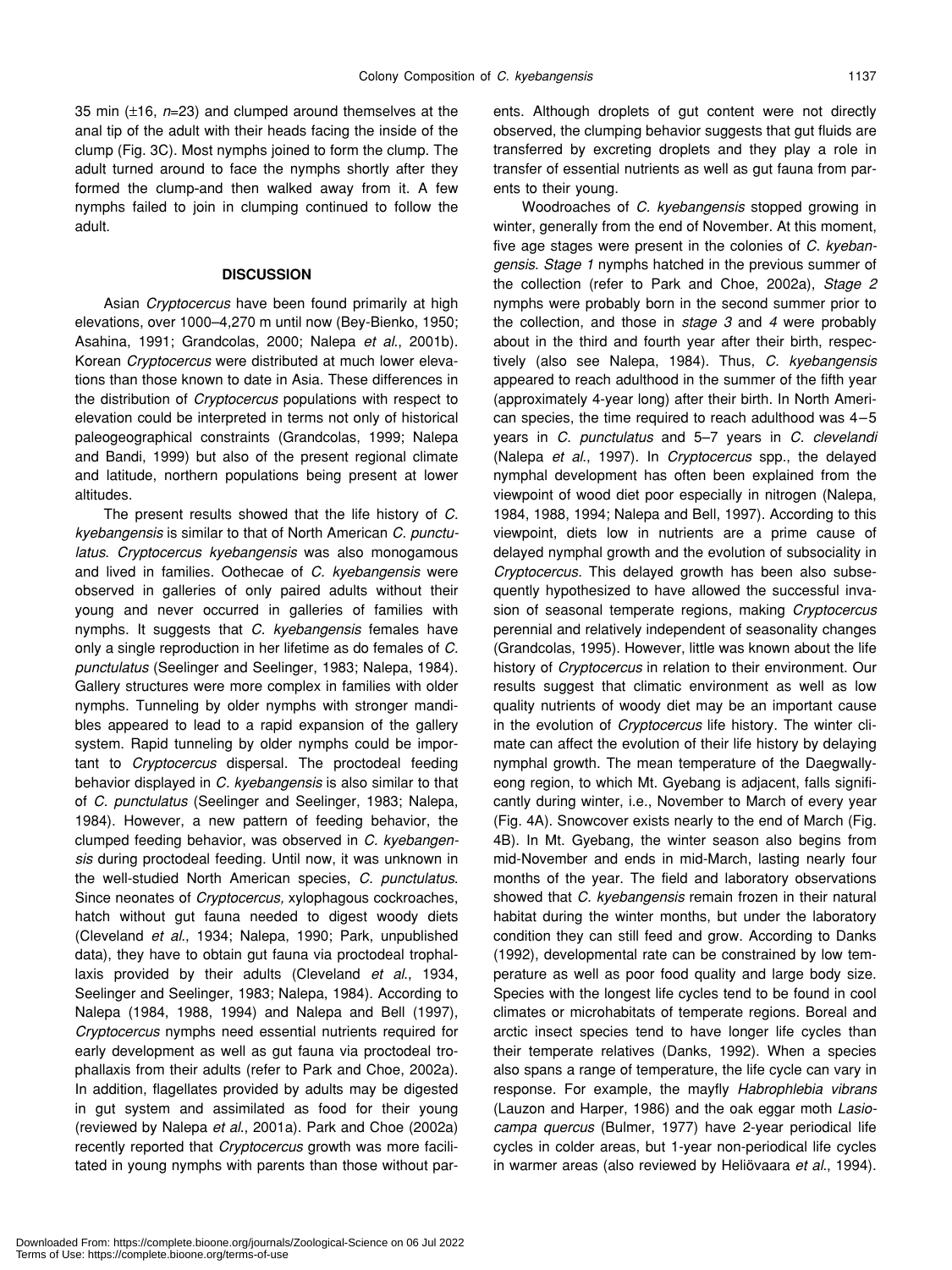

**Fig. 4.** Mean temperature (A), and mean depth of snowcover (– –) and the number of days ( ) which snowcover was observed in each month (B) during autumn and winter 1991 to 2001 at Daegwallyeong region adjacent to Mt. Gyebang. \*Raw data were provided from the Daegwallyeong Weather Station.

Like perennial insects which occur in temperate regions (Tauber *et al*., 1986; Leather *et al*., 1993), *Cryptocercus* also have to regulate their life cycle to cope with unfavorable environment in winter (Hamilton *et al*., 1985; Appel and Sponsler, 1989). If *Cryptocercus* nymphs can grow normally even in winter as ones kept under the laboratory condition, they would reach the adulthood earlier. Thus, the adults could be relieved earlier from the duty of caring their offspring. According to Nalepa (1988), when young nymphs of *C. punctulatus* were removed, the adults tended to reproduce again. Shortened nymphal development could allow *Cryptocercus* adults to reproduce more than once during their lifetime, which means the transition of semelparity to iteroparity. *Cryptocercus* in China live in colder regions than Korean *Cryptocercus* because their habitats are located in mountains at higher elevations and latitudes (Bey-Bienko, 1950; Grandcolas, 2000; Nalepa *et al*., 2001b). If the life cycle of *Cryptocercus* can vary along the range of temperature, *Cryptocercus* in China should have longer life cycles than Korean *Cryptocercus*. In addition to studies on *Cryptocercus* in China, further studies of cockroaches belonging to Blaberidae or Polyphagidae, which live in habitats with shorter or no winter (as those in Southeast Asia) will provide valuable information on the evolution of life cycles in *Cryptocercus* (e.g., Matsumoto, 1988, 1992; Pellens *et al*., 2002).

We believe that the present study adds interesting comparative results to the literature of *Cryptocercus* studies. First, it confirms that the main subsocial and developmental characteristics observed in *C. punctulatus* and *C. clevelandi* can be safely generalized for the genus. Second, it shows that elevational distributions of *Cryptocercus* have considerable variations along their latitudinal positions. Finally, the

present study shows that climate may have played an important role in the evolution in *Cryptocercus* long life span and semelparity.

#### **ACKNOWLEDGEMENTS**

We are grateful to the exchange program KOSEF/CNRS for grants to Jae C. Choe (KOSEF No. 985-0500-007-2) and P. Grandcolas (CNRS No. 5389/7066, 1998/1999). This study was also supported by grants from the BK21 Research Fellowship from the Korean Ministry of Education and Human Resources Development.

# **REFERENCES**

- Appel AG, Sponsler RC (1989) Water and temperature relations of the primitive xylophagous cockroach *Cryptocercus punctulatus* scudder (Dictyoptera: Cryptocercidae). Proc Entomol Soc Wash 91: 153–157
- Asahina S (1991) Notes on two small collections of the Blattaria from China and Korea. Akitu 121: 1–5
- Bey-Bienko GY (1950) Fauna of the USSR. Insects. Blattodea. Inst Zool Acad Sc URSS, Moscow (in Russian).
- Bulmer MG (1977) Periodical insects. Am Nat 111: 1099–1117
- Burnside CA, Smith PT, Kambhampati S (1999) Three new species of the woodroach, *Cryptocercus* (Blattodea: Cryptocercidae), from the eastern United States. J Kans Entomol Soc 72: 361– 378
- Cleveland LR, Hall SR, Sanders EP, Collier J (1934) The woodfeeding roach *Cryptocercus*, its protozoa, and the symbiosis between protozoa and roach. Mem Am Acad Arts Sci 17: 85– 342
- Danks HV (1992) Long life cycle in insects. Can Entomol 124: 167– 187
- Grandcolas P (1995) The appearance of xylophagy in cockroaches: two case studies with reference to phylogeny. J Orth Res 4: 177–184
- Grandcolas P (1999) Systematics, endosymbiosis, and biogeography of *Cryptocercus clevelandi* and *C. punctulatus* (Blattaria: Polyphagidae) from North America: a phylogenetic perspective. Ann Entomol Soc Am 92: 285–291
- Grandcolas P (2000) *Cryptocercus matilei* n.sp., du Sichuan de Chine (Dictyoptera, Blattaria, Polyphaginae). Rev Fr Entomol 22: 223–226
- Grandcolas P, Park YC, Choe JC, Piulachs MD, Bellés X, D'Haese C, Farine JP, Brossut R (2001) What does reveal *Cryptocercus kyebangensis*, n. sp. from South Korea about *Cryptocercus* evolution? A study in morphology, molecular phylogeny and chemistry of tergal glands (Dictyoptera, Blattaria, Polyphagidae). Proc Acad Nat Sci Phila 151: 61–79
- Hamilton RL, Mullins DE, Orcutt DM (1985) Freezing tolerance in the woodroach *Cryptocercus punctulatus* (Scudder). Experientia 41: 1535–1536
- Heliövaara K, Väisänen R, Simon C (1994) Evolutionary ecology of periodical insects. Trends Ecol Evol 9: 475–480
- Lauzon M, Harper PP (1986) Life history and production of the stream-dwelling mayfly *Habrophlebia vibrans* Needham (Ephemeroptera: Leptophlebiidae) Can J Zool 64: 2038–2045
- Leather SR, Walters KFA, Bale JS (1993) The ecology of insect overwintering. Cambridge University press, Cambridge
- Matsumoto T (1988) Colony composition of the subsocial woodfeeding cockroaches *Panesthia australis* Brunner (Blattaria, Blaberidae, Panesthinnae) in Australia. Zool Sci 5: 1145–1148
- Matsumoto T (1992) Familial association, nymphal development and population density in the Australian giant burrowing cockroach, *Macropanesthia rhinoceros* (Blattaria: Blaberidae). Zool